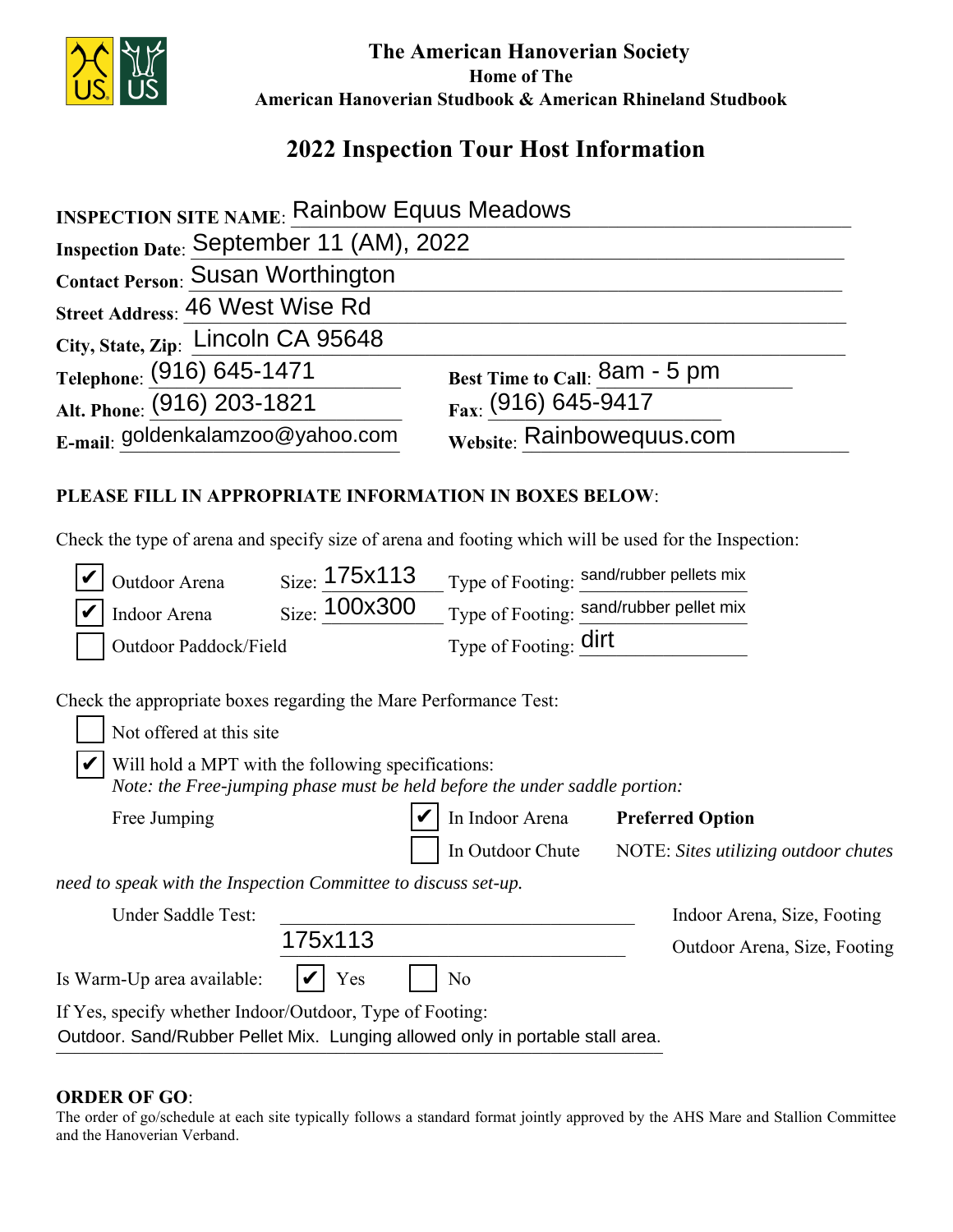- Registration
- Mare Performance Test Free Jumping
- Inspection of non-Hanoverian Mares
- Under saddle portion of the MPT
- Inspection of Hanoverian Mares
- Foal Presentations
- Futurity Classes

**TIME SCHEDULE:** *Note: The time schedule may be revised closer to the inspection date by the Site Host and the AHS Inspection Committee based upon site entries (number of horses) and the finalized travel schedule.* 

Earliest Day/Arrival Time: Late afternoon to dusk the day before inspection; 7:00 a.m. day of inspection

| Registration Estimated Start Time: 8 am                                                                                                                                                                                   |  |  |  |  |
|---------------------------------------------------------------------------------------------------------------------------------------------------------------------------------------------------------------------------|--|--|--|--|
| Inspection Estimated Start Time: 9 am                                                                                                                                                                                     |  |  |  |  |
| Other Schedule Notes: Notes:                                                                                                                                                                                              |  |  |  |  |
| <b>HOST SITE DETAILS:</b><br><b>Stabling/Veterinarian/Fee Policy</b><br>Will Stabling be Available?<br><b>Yes</b><br>N <sub>0</sub><br>Yes<br>If yes, please answer the following: Is Stabling Limited?<br>N <sub>o</sub> |  |  |  |  |
| Type of Stalls Available: Chinook portable stalls 12x12 and 6 paddocks 16x30                                                                                                                                              |  |  |  |  |
| $\sqrt{77}$ / per stall per night<br>Cost, if applicable:<br>$\sqrt{$\frac{77}{2}$}$ for the day<br>$\frac{1}{2}$ 27<br>Grounds Fee if applicable<br>No Charge for Stabling                                               |  |  |  |  |
| $  \mathbf{v}  $ per horse OR<br>Grounds Fee is<br>per owner OR<br>per trailer<br>no grounds fee                                                                                                                          |  |  |  |  |
| Number of Stalls Available:                                                                                                                                                                                               |  |  |  |  |
| (number) permanent stalls available on grounds                                                                                                                                                                            |  |  |  |  |
| 4<br>(number) temporary stalls available on grounds                                                                                                                                                                       |  |  |  |  |
| (number) of permanent stalls available miles from site                                                                                                                                                                    |  |  |  |  |
| (number) of temporary stalls available _____ miles from site.                                                                                                                                                             |  |  |  |  |
| Type of Bedding:<br><b>Straw</b><br>Shavings<br>Other (please specify) Bring your own shavings<br>Bedding/Hay available for purchase on grounds:<br>No.<br>Yes                                                            |  |  |  |  |

If there are any additional stabling notes/restrictions, please explain:

For stabling purposes, mare and foal considered 1 horse. Grounds fee only applies if not stabling.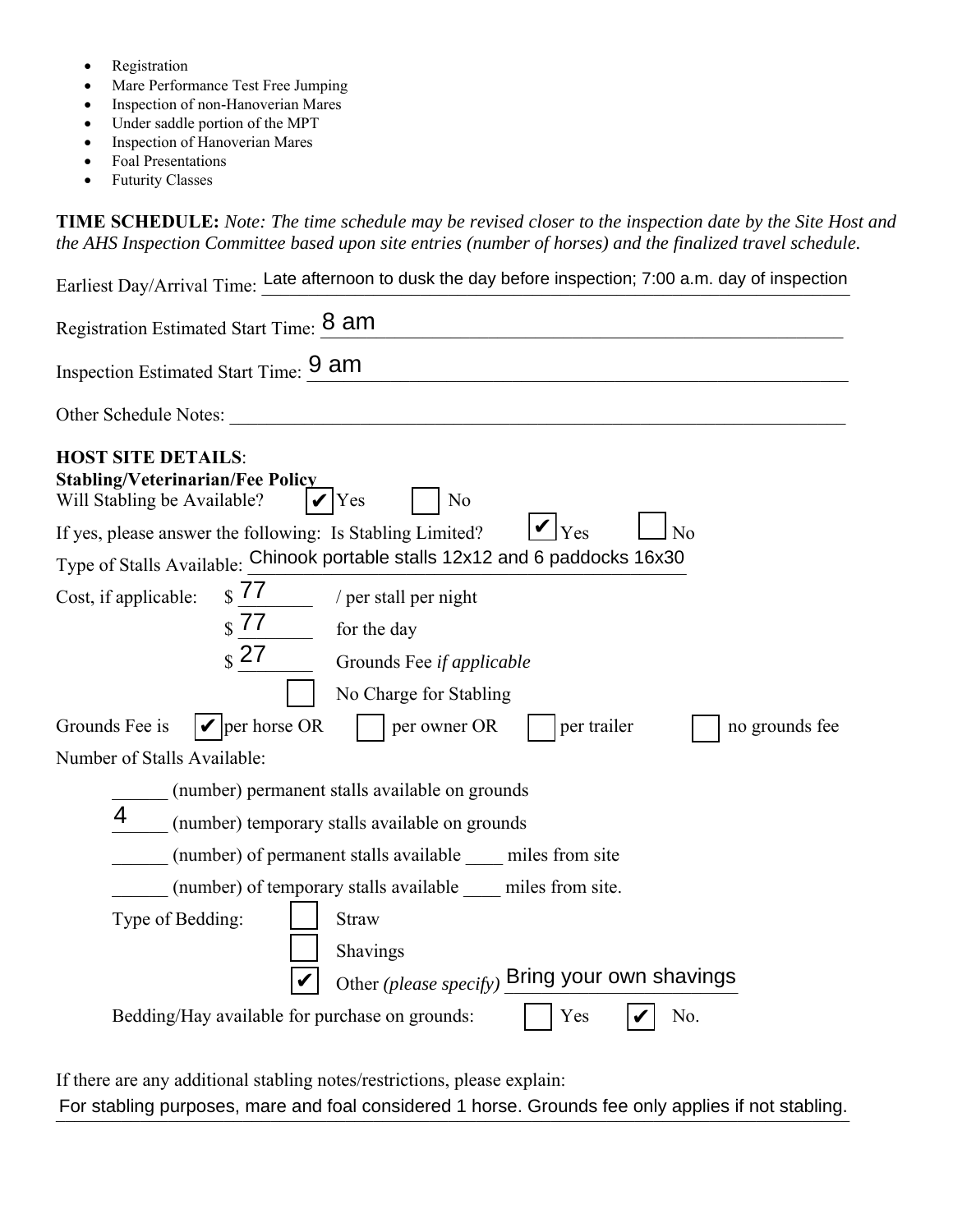If there are any restrictions regarding arrival schedule, please explain:

Call if arriving day prior to event

| Make Stabling Checks Payable to: Rainbow Equus Meadows                                        |                         |              |  |  |  |  |
|-----------------------------------------------------------------------------------------------|-------------------------|--------------|--|--|--|--|
| Payment should be made: $X$                                                                   | At time of reservations | Upon arrival |  |  |  |  |
| Refund policy: up to 10 days prior to event unless medical reason/Veterinarian note presented |                         |              |  |  |  |  |
| Name of Veterinarian who will be on call: Dr. Sue Stidham (Gillen)                            |                         |              |  |  |  |  |
| Veterinarian's Telephone Number: (916) 604-8051                                               |                         |              |  |  |  |  |
|                                                                                               |                         |              |  |  |  |  |

## **BRANDING**:

| It is the responsibility of the host to either provide or arrange for the provision of a blacksmith's forge. Note: |  |
|--------------------------------------------------------------------------------------------------------------------|--|
| Due to damage to brands, charcoal fires, pipes, gas grills and/or acetylene torches will not be used in lieu of    |  |
| <i>a forge.</i> NO EXCEPTIONS.                                                                                     |  |
| Name of individual who will provide a blacksmith's forge: Susan Worthington/Rainbow Equus Meadows                  |  |

## **ACCOMMODATIONS**:

Please list two or three motels within easy travel distance of your inspection. We recommend including at least a couple of national chains such as Holiday Inn, Best Western, or Comfort Inn and Suites.

| Holliday Inn Express Lincoln                                                                                                                        | Phone: 1888holiday                                    | Miles from Site: 4                                 |  |  |  |
|-----------------------------------------------------------------------------------------------------------------------------------------------------|-------------------------------------------------------|----------------------------------------------------|--|--|--|
| Heritage Inn Express Rocklin                                                                                                                        | Phone: (916) 632-3366                                 | Miles from Site: 6.9                               |  |  |  |
|                                                                                                                                                     | Phone:                                                | Miles from Site:                                   |  |  |  |
| <b>OTHER INFORMATION:</b><br>This site will be limited to 50<br>number of horse OR                                                                  | No Limit                                              |                                                    |  |  |  |
| Health Requirements for incoming horses:<br>Coggins Test<br>Health Certificate                                                                      | Other, explain on next line:                          |                                                    |  |  |  |
| Coggins Test & Health Certificate ONLY required for out-of-state. No sick horses - coughing, strangles, pigeon fever, etc., prior to inspection day |                                                       |                                                    |  |  |  |
| Will Food be Available? If Yes, Available<br>Food will not be available.<br>Spectator Seating Available Near Arena<br>No Dogs on Grounds;           | For Purchase; OR<br>Dogs welcome but must be leashed. | Compliments of Host                                |  |  |  |
| Parking Extensive<br>Parking Limited OR                                                                                                             |                                                       |                                                    |  |  |  |
| Type of Parking Surface: dry field                                                                                                                  |                                                       |                                                    |  |  |  |
| Any Restrictions on lengths of trailers coming in: If so, specify:                                                                                  |                                                       | Enter at "Gate 3" only (not main gate). Turn Wide. |  |  |  |